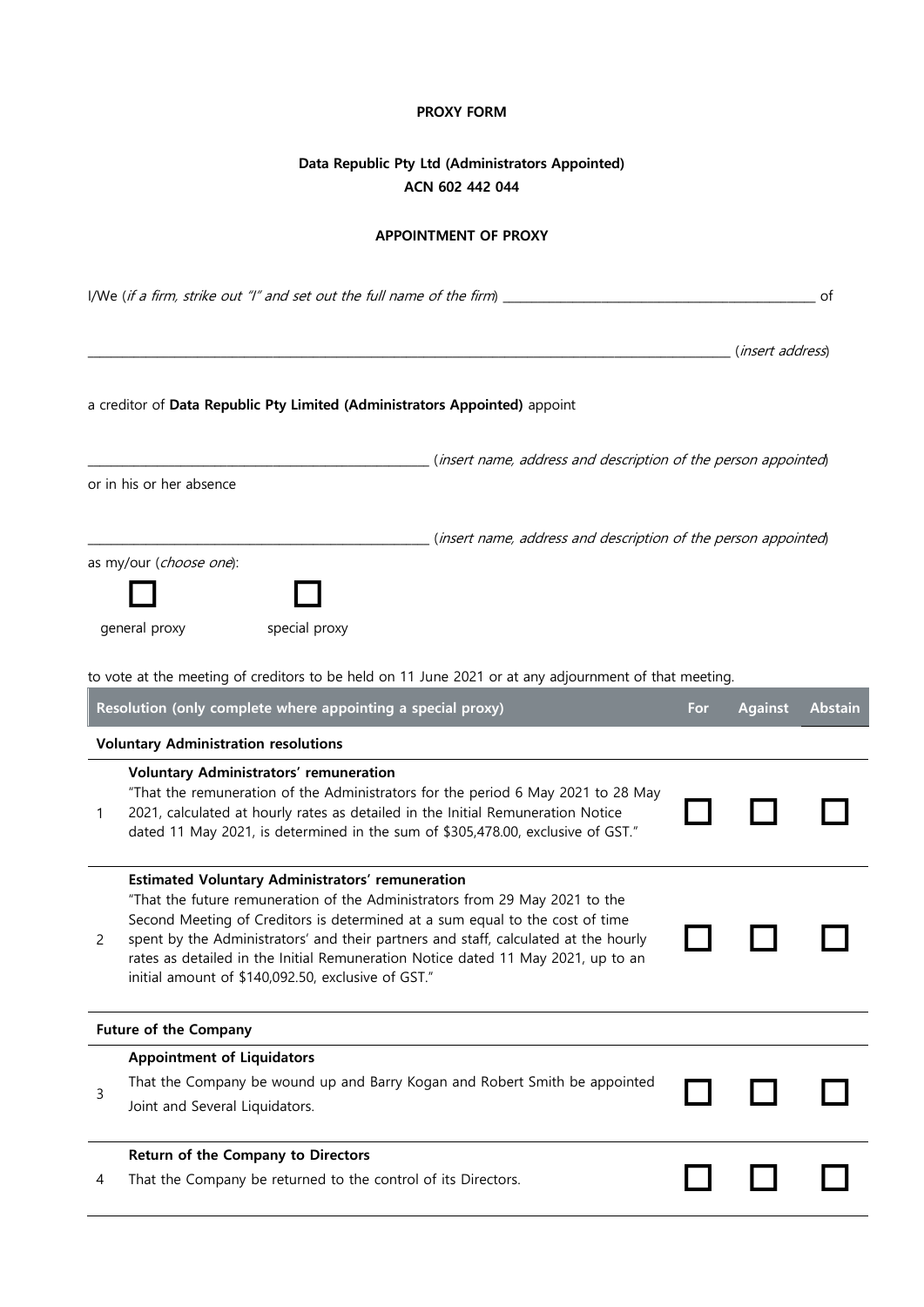|                          | <b>Meeting adjournment</b>                                                                                                                                                                                                                                                                                           |  |  |  |  |
|--------------------------|----------------------------------------------------------------------------------------------------------------------------------------------------------------------------------------------------------------------------------------------------------------------------------------------------------------------|--|--|--|--|
| 5                        | That the creditors of the Company support the adjournment of the second                                                                                                                                                                                                                                              |  |  |  |  |
|                          | meeting of creditors for a period of up to 45 business days.                                                                                                                                                                                                                                                         |  |  |  |  |
| Liquidators' resolutions |                                                                                                                                                                                                                                                                                                                      |  |  |  |  |
|                          | Future estimated Liquidators' remuneration                                                                                                                                                                                                                                                                           |  |  |  |  |
|                          |                                                                                                                                                                                                                                                                                                                      |  |  |  |  |
| 6                        | "That the future remuneration of the Liquidators of Data Republic Pty Ltd (to be In<br>Liquidation) for the period of the liquidation calculated at the hourly rates as<br>detailed in the Initial Remuneration Notice dated 11 May 2021, be approved up to<br>an initial amount of \$100,000.00, exclusive of GST." |  |  |  |  |
|                          | Liquidators' ability to compromise debts                                                                                                                                                                                                                                                                             |  |  |  |  |
| 7                        | That so far as necessary for the beneficial winding up of Data Republic Pty Ltd<br>(Administrators Appointed) ACN 602 442 044, the Liquidators are hereby                                                                                                                                                            |  |  |  |  |
|                          | authorised pursuant to subsections 506(1A), 477(2A) and 477(2B) of the<br>Corporations Act 2001 to compromise any debts greater than the prescribed<br>amount.                                                                                                                                                       |  |  |  |  |
|                          | Liquidators' ability to enter into agreements                                                                                                                                                                                                                                                                        |  |  |  |  |
|                          | That so far as necessary for the beneficial winding up of Data Republic Pty Ltd                                                                                                                                                                                                                                      |  |  |  |  |
| 8                        | (Administrators Appointed) ACN 602 442 044, the Liquidators are hereby<br>authorised to enter any agreements on behalf of Data Republic Pty Ltd involving a                                                                                                                                                          |  |  |  |  |
|                          | term or obligations extending for more than three months.                                                                                                                                                                                                                                                            |  |  |  |  |
|                          | Destruction of books and records                                                                                                                                                                                                                                                                                     |  |  |  |  |
| 9                        | That the books and records of the Company may be destroyed following the                                                                                                                                                                                                                                             |  |  |  |  |
|                          | deregistration of the Company, subject to the consent of the Australian Securities                                                                                                                                                                                                                                   |  |  |  |  |
|                          | & Investments Commission being obtained.                                                                                                                                                                                                                                                                             |  |  |  |  |
|                          | Committee of Inspection (if applicable)                                                                                                                                                                                                                                                                              |  |  |  |  |
| 10                       | That a committee of inspection be formed.                                                                                                                                                                                                                                                                            |  |  |  |  |
|                          | Committee of Inspection's dealings (if applicable)                                                                                                                                                                                                                                                                   |  |  |  |  |
|                          | That despite the operation of IPS 80-55 and IPS 80-60, members of the committee                                                                                                                                                                                                                                      |  |  |  |  |
| 11                       | may directly or indirectly derive a profit or advantage, or purchase assets from the                                                                                                                                                                                                                                 |  |  |  |  |
|                          | external administration of the Company if the profit or advantage is derived.                                                                                                                                                                                                                                        |  |  |  |  |
| 12                       | Deed of Company Arrangement (if applicable)                                                                                                                                                                                                                                                                          |  |  |  |  |
|                          | That the Company execute the proposed DOCA and Barry Kogan and Rob Smith                                                                                                                                                                                                                                             |  |  |  |  |
|                          | be appointed Joint and Several Deed Administrators                                                                                                                                                                                                                                                                   |  |  |  |  |
|                          |                                                                                                                                                                                                                                                                                                                      |  |  |  |  |
|                          |                                                                                                                                                                                                                                                                                                                      |  |  |  |  |
|                          |                                                                                                                                                                                                                                                                                                                      |  |  |  |  |
|                          |                                                                                                                                                                                                                                                                                                                      |  |  |  |  |
|                          |                                                                                                                                                                                                                                                                                                                      |  |  |  |  |